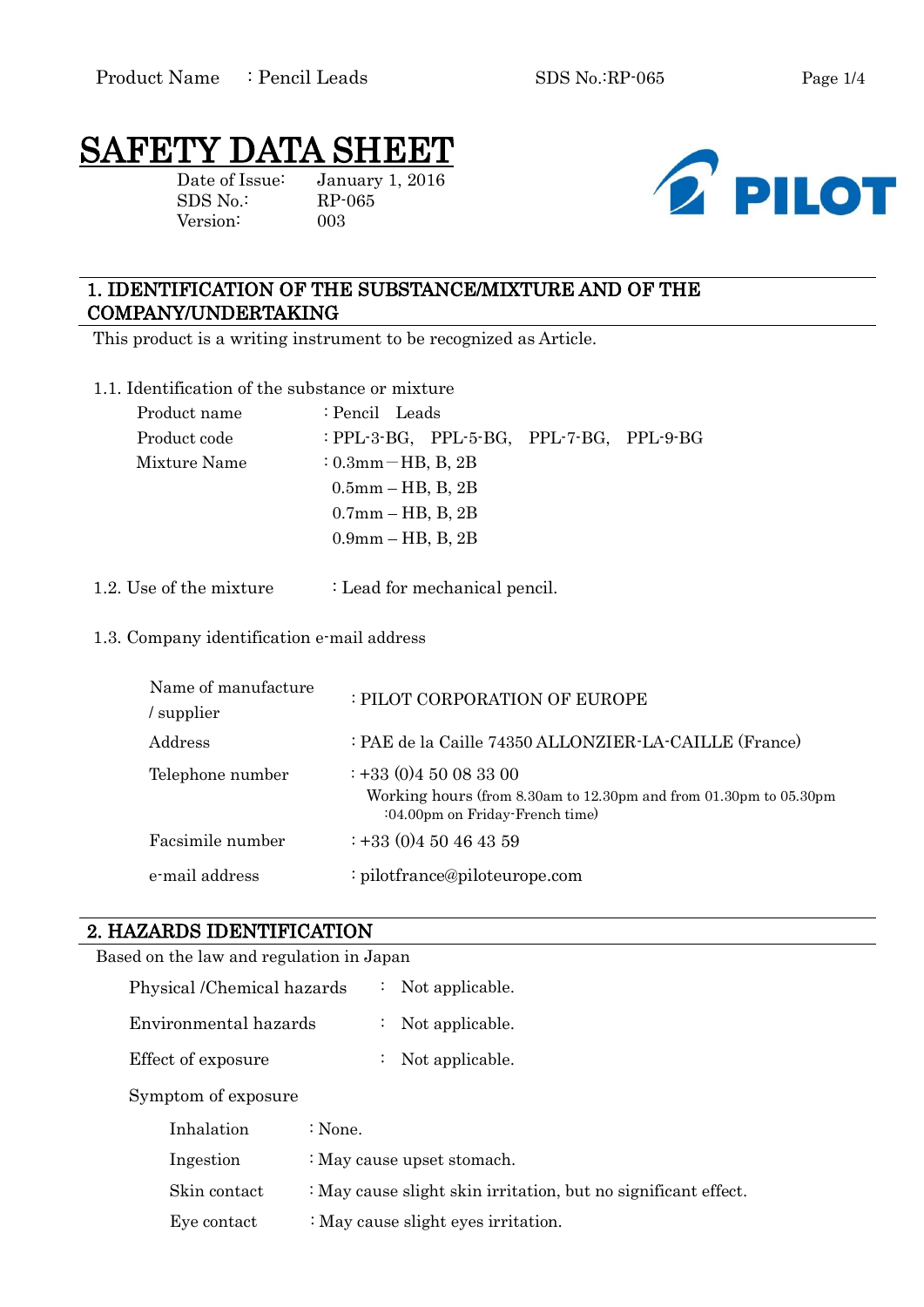# 3. COMPOSITION / INFORMATION ON INGREDIENTS

Based on the law and regulation in Japan

| Ingredients | CAS Number | <b>EINECS</b> Number | Weight %  |
|-------------|------------|----------------------|-----------|
| Graphite    | 7782-42-5  | $231 - 955 - 3$      | $80 - 90$ |
| Oil         | 63148-62-9 | (polymer)            | 10-20     |

# 4. FIRST AID MEASURES Inhalation : None. Ingestion : Do not induce vomiting. Refer for medical attention. Skin contact : Wash with soap and water. And refer for medical attention if irritation continues. Eye contact : Flush with water for at least 15 minutes immediately. And refer for medical attention if irritation continues. First aid facilities : Ensure eyewash and water service are available. Medical attention : None.

# 5. FIRE-FIGHTING MEASURES

| 5.1 Suitable extinguishing media                                                                  | : Foam, Dry chemical, or Carbon dioxide                      |
|---------------------------------------------------------------------------------------------------|--------------------------------------------------------------|
| 5.2 Extinguishing media which shall not be used for<br>safety.                                    | : None                                                       |
| 5.3 Special exposure hazards arising from the<br>substance or mixture itself, combustion products | $\cdot$ CO <sub>2</sub> and CO is produced after combustion. |
| 5.4 Special protective equipment for fire-figters.                                                | : Not required.                                              |
| 5.5 Additional information                                                                        | $\therefore$ None.                                           |

### 6. ACCIDENTAL RELEASE MEASURES

| 6.1 Personal precautions      | : Remove this product by vacuum suction. |
|-------------------------------|------------------------------------------|
| 6.2 Environmental precautions | : Not required.                          |
| 6.3 Methods for cleaning up   | : Not required.                          |
| 6.4 Additional information    | : None.                                  |
|                               |                                          |

### 7. HANDLING AND STORAGE

| 7.1. Handling                                         | : Avoid rough handling. |                               |
|-------------------------------------------------------|-------------------------|-------------------------------|
| 7.1.1 Protective measures                             |                         | : Not required in normal use. |
| 7.1.2 Measures to prevent aerosol and dust generation |                         | : Not required in normal use. |
| 7.1.3 Measures required to protect the environment    |                         | : Not required in normal use. |
| 7.1.4 Specific requirements or handling rules         |                         | : None.                       |
| 7.1.5 Precautions against fire and explosion          |                         | : Not required in normal use. |
| : Keep away from heat and flame.<br>7.2. Storage      |                         |                               |

7.3. Specific use(s) : Not use it except the lead for writing instruments.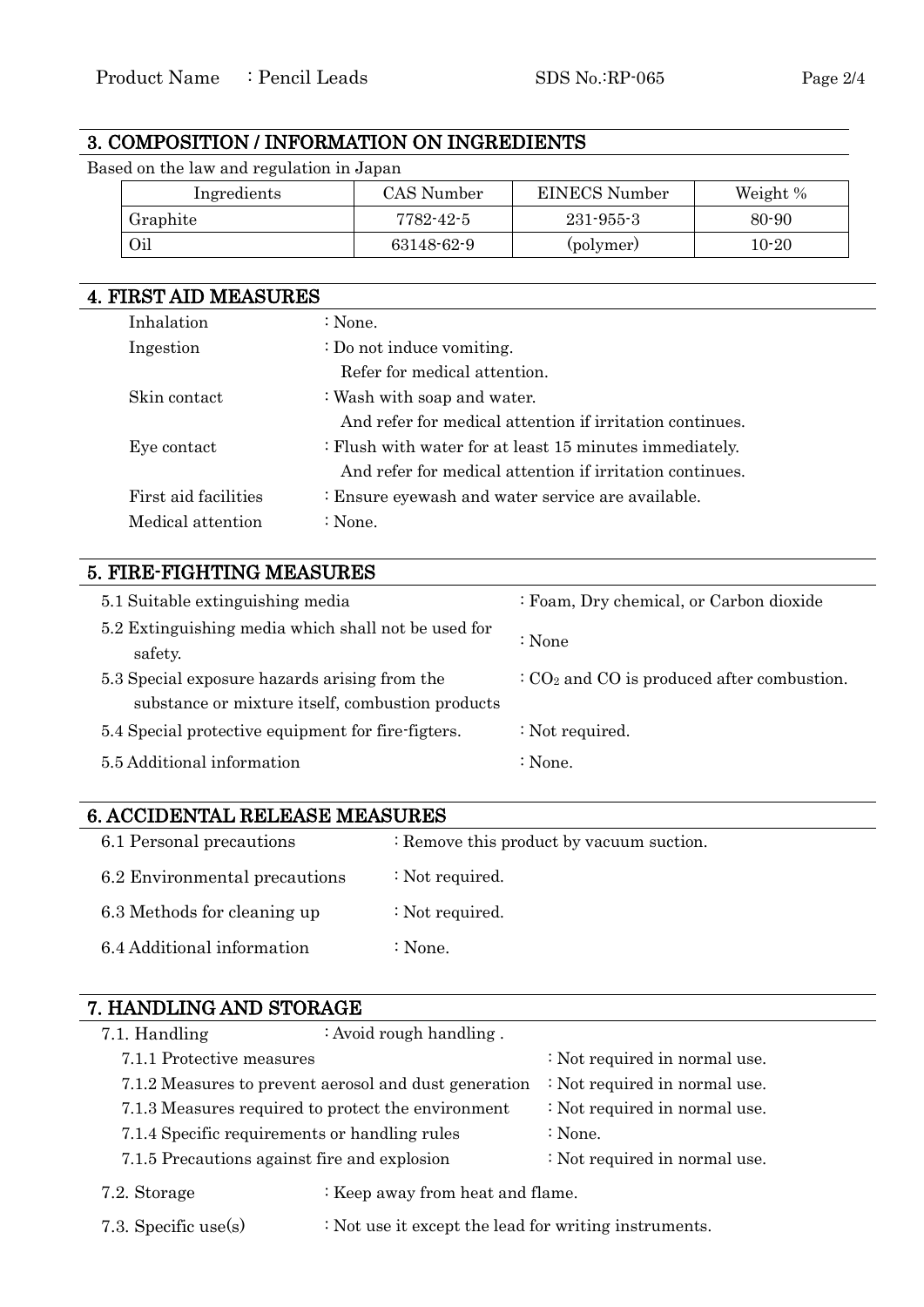# 8. EXPOSURE CONTROLS / PERSONAL PROTECTION 8.1. Exposure limit values : Not allocated. 8.1.1 Occupational exposure controls. : Not available. 8.1.2 Biological limit values.  $\therefore$  Not available. 8.1.3 DNEL and PNEC-value(s) as applicable  $\therefore$  No data. 8.2. Exposure controls 8.2.1. Occupational exposure controls a) Respiratory protection : Not required. b) Hand protection : Not required.

- c) Eye protection : Not required.
	- d) Skin protection : Not required.
- 8.2.2. Environmental exposure controls : Not allocated.

# 9. PHYSICAL AND CHEMICAL PROPERTIES

#### 9.1. General information

| Appearance | : Solid, Stick |
|------------|----------------|
| Odor       | : Odorless     |

#### 9.2. Important health, safety and environmental information

| PH                                       | : Not applicable                    |
|------------------------------------------|-------------------------------------|
| Boiling point / boiling range            | : Not applicable                    |
| Flash point                              | : No data                           |
| Flammability (solid, gas)                | : No data                           |
| <b>Explosive properties</b>              | : No data                           |
| Oxidizing properties                     | : Not applicable                    |
| Vapor pressure                           | : Not applicable                    |
| Relative density                         | : About 1.5 (at 20 degrees Celsius) |
| Solubility                               | : No data                           |
| Water solubility                         | ∶Insoluble                          |
| Partition coefficient: n-octanol / water | : No data                           |
| Viscosity                                | : Not applicable                    |
| Vapor density                            | : Not applicable                    |
| Evaporation rate                         | : Not applicable                    |

9.3. Other information : To avoid adhesion to electric apparatus, as it has electric conductive.

| <b>10. STABILITY AND REACTIVITY</b>    |                                  |  |
|----------------------------------------|----------------------------------|--|
| 10.1. Conditions to avoid              | : None. This material is stable. |  |
| 10.2. Materials to avoid               | : None. This material is stable. |  |
| 10.3. Hazardous decomposition products | : None.                          |  |